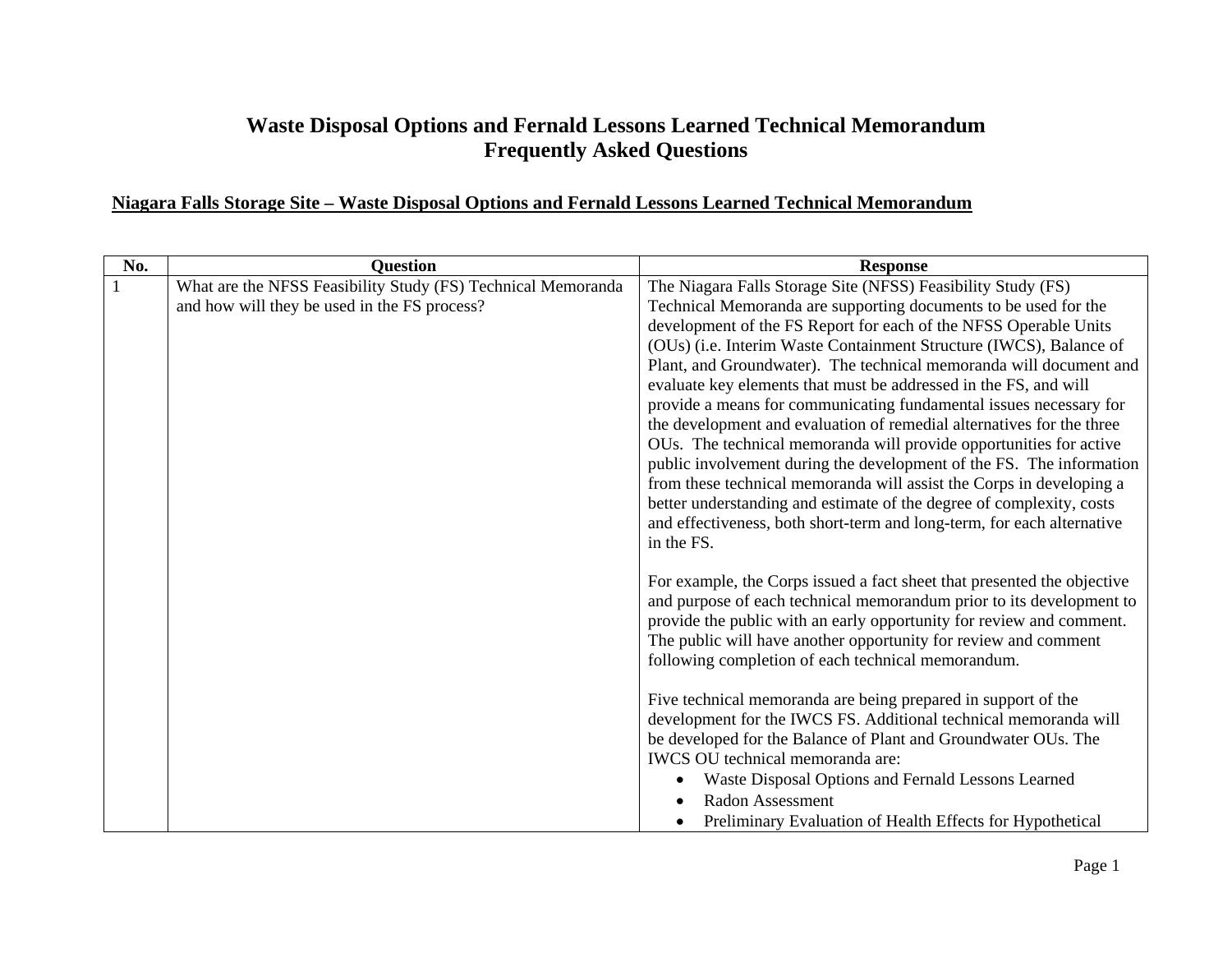|                |                                                                                                                      | Exposures to Contaminants from the IWCS<br>Remedial Action Objectives and Applicable or Relevant and<br><b>Appropriate Requirements</b><br>Remedial Alternatives Technologies Development and<br>Screening                                                                                                                                                                                                                                                                                                                                                                                                                                                                                                                                                                                                                                                                                                                                                                                                                                                                                                                                                                                                                                                                                                                                                                              |
|----------------|----------------------------------------------------------------------------------------------------------------------|-----------------------------------------------------------------------------------------------------------------------------------------------------------------------------------------------------------------------------------------------------------------------------------------------------------------------------------------------------------------------------------------------------------------------------------------------------------------------------------------------------------------------------------------------------------------------------------------------------------------------------------------------------------------------------------------------------------------------------------------------------------------------------------------------------------------------------------------------------------------------------------------------------------------------------------------------------------------------------------------------------------------------------------------------------------------------------------------------------------------------------------------------------------------------------------------------------------------------------------------------------------------------------------------------------------------------------------------------------------------------------------------|
| $\overline{2}$ | What is the purpose and objective of the Waste Disposal Options<br>and Fernald Lessons Learned Technical Memorandum? | The purpose of the Waste Disposal Options and Fernald Lessons<br>Learned Technical Memorandum was to:<br>Present a summary of remediation activities conducted by the<br>U.S. Department of Energy (USDOE) for the K-65 residues<br>stored at Fernald, Ohio,<br>Identify and discuss Fernald lessons learned from handling,<br>$\bullet$<br>processing, and disposing of the K-65 residues, as well as other<br>materials similar to those that will likely be found within the<br>IWCS at the NFSS, and<br>Evaluate potential off-site waste disposal options for the waste<br>within the IWCS.<br>The specific objectives of the technical memorandum are to:<br>Identify similarities between the remediation of the Fernald<br>$\bullet$<br>K-65 residues and the potential remediation of the IWCS K-65<br>residues and other associated waste,<br>Identify lessons learned associated with the remediation of the<br>Fernald K-65 residues that may apply to the potential<br>remediation of the IWCS K-65 residues and other associated<br>waste,<br>Identify current or potential disposal options for the IWCS<br>waste streams that may be generated during remediation<br>activities, and<br>Provide a preliminary estimate of waste volumes and disposal<br>costs for the expected waste streams to assist in evaluating<br>potential remedial alternatives in the IWCS FS. |
| 3              | Why were Fernald Lessons Learned evaluated to support the<br><b>NFSS IWCS FS?</b>                                    | There are fundamental similarities between the uranium processing<br>residues that were managed at Fernald and those present in the IWCS.<br>Specifically, the high radium content K-65 residues present in the                                                                                                                                                                                                                                                                                                                                                                                                                                                                                                                                                                                                                                                                                                                                                                                                                                                                                                                                                                                                                                                                                                                                                                         |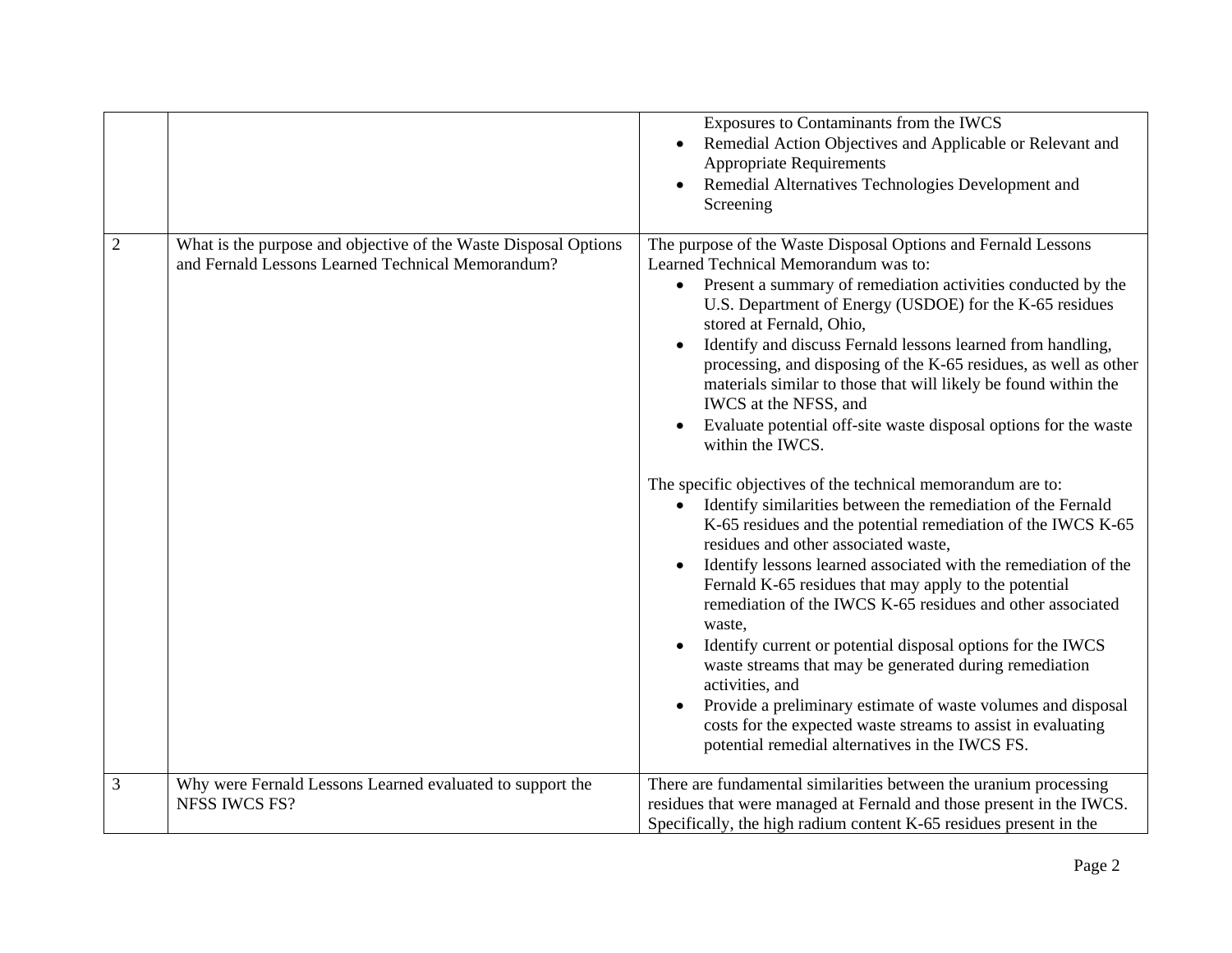|                |                                                                                                                                                                  | IWCS were also stored in aboveground silos at the Fernald facility,<br>which has already undergone cleanup and successful closure under the<br>Comprehensive Environmental Response, Compensation, and Liability<br>Act (CERCLA).<br>Due to the presence of the K-65s at both sites, elements of the<br>completed Fernald remedial project will be considered during the<br>development of remedial alternatives for the IWCS FS, including:<br>The retrieval, treatment, shipping, and disposal of the K-65<br>residues and other wastes;<br>The site radiological control program; and<br>Stakeholder and workforce involvement.<br>Lessons learned from the Fernald remedial activities will help to refine<br>potential remedial alternatives for the IWCS.                                                                                                                                                                                                                                                                                                                                                                                      |
|----------------|------------------------------------------------------------------------------------------------------------------------------------------------------------------|------------------------------------------------------------------------------------------------------------------------------------------------------------------------------------------------------------------------------------------------------------------------------------------------------------------------------------------------------------------------------------------------------------------------------------------------------------------------------------------------------------------------------------------------------------------------------------------------------------------------------------------------------------------------------------------------------------------------------------------------------------------------------------------------------------------------------------------------------------------------------------------------------------------------------------------------------------------------------------------------------------------------------------------------------------------------------------------------------------------------------------------------------|
| $\overline{4}$ | How were the K-65 residues stored at Fernald and how was that<br>different than the conditions at NFSS?                                                          | The K-65 residues were stored at Fernald in two cylindrical<br>aboveground concrete silos with steel reinforcement. The silos had<br>domed tops and were surrounded by an earthen berm to provide<br>structural support and shielding from radiation. The containerization<br>reduced the escape of radioactive radon gas. A total of approximately<br>8,900 cubic yards $(yd3)$ of K-65 residues were contained in two silos.<br>The residues at the NFSS were placed inside of concrete-reinforced<br>buildings that were designed to hold water with foundations below<br>grade; approximately 10,550 yd <sup>3</sup> of residues (including 4,030 yd <sup>3</sup> of K-<br>65 residues) were put in the IWCS. The residues are covered by layers<br>of other wastes and materials, and then by a constructed clay cap.<br>Similar to Fernald, the materials placed above the residues in the IWCS<br>minimize the release of radon gas and shield gamma radiation. Unlike<br>Fernald, disposal in the IWCS included a range of materials (e.g.<br>building rubble, piping, construction equipment, and contaminated<br>soil), not just residues. |
| 5              | What was the lesson learned for handling and disposing of K-65<br>residues at Fernald that can be applied to the evaluation of<br>remedial alternatives at NFSS? | The primary lesson learned from Fernald activities was that the K-65<br>residues can be handled and disposed successfully and safely. Handling<br>of the wastes included removal, treatment, packaging, shipping, and<br>disposal.                                                                                                                                                                                                                                                                                                                                                                                                                                                                                                                                                                                                                                                                                                                                                                                                                                                                                                                   |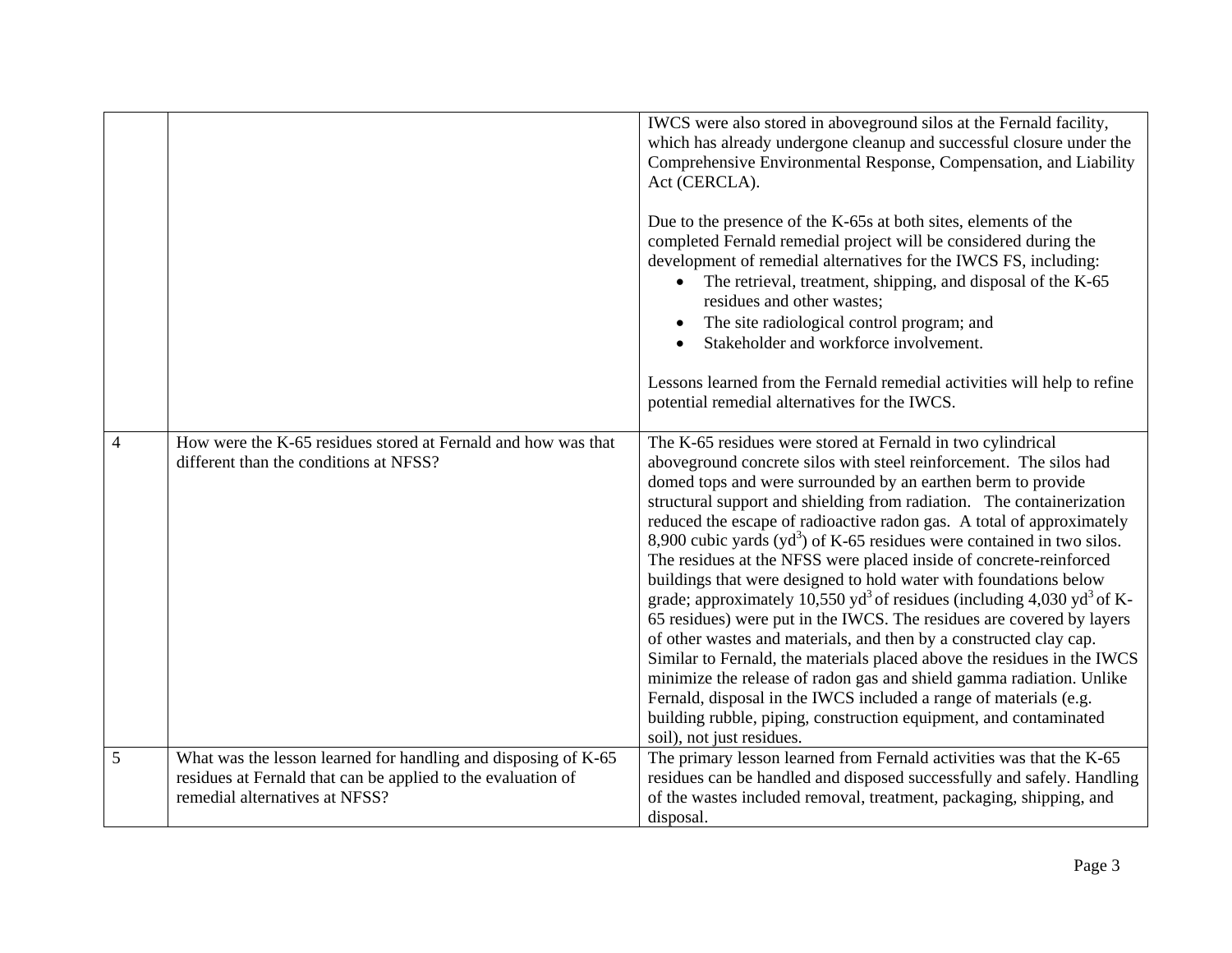|   |                                                                                                                                                 | The K-65 residues were removed from the silos and treated to meet the<br>U.S. Department of Transportation (DOT) regulations for shipment of<br>radioactive waste and to meet the off-site facility's waste acceptance<br>criteria for disposal of radioactive waste. Treatment of the Fernald<br>K-65 residues consisted of chemical stabilization by blending the<br>material with fly ash and Portland cement. The treated waste was<br>poured into custom-designed containers and allowed to set into a solid<br>waste.                                                                                                                                        |
|---|-------------------------------------------------------------------------------------------------------------------------------------------------|--------------------------------------------------------------------------------------------------------------------------------------------------------------------------------------------------------------------------------------------------------------------------------------------------------------------------------------------------------------------------------------------------------------------------------------------------------------------------------------------------------------------------------------------------------------------------------------------------------------------------------------------------------------------|
|   |                                                                                                                                                 | A radon control system was constructed to control emanation of radon<br>gas during the retrieval, treatment and temporary storage of K-65<br>residues. As part of the remediation facility design, much of the<br>equipment was designed to operate automatically and remotely to<br>minimize personnel exposure to radiation. The waste container<br>handling system was designed to produce filled containers that were<br>secure and safe for transportation and final disposal directly into the<br>off-site disposal cell.                                                                                                                                    |
|   |                                                                                                                                                 | Lessons learned concerning these processes used at Fernald can be<br>used to evaluate and design potential remedial alternatives for the<br>IWCS.                                                                                                                                                                                                                                                                                                                                                                                                                                                                                                                  |
| 6 | What was the lesson learned for removing K-65 residues at<br>Fernald that can be applied to the evaluation of remedial<br>alternatives at NFSS? | Hydraulic mining was utilized to remove and transfer the K-65 residues<br>at Fernald from the silos to temporary storage tanks while awaiting<br>construction and startup of the on-site remediation facility. The<br>hydraulic mining method used at Fernald employed high-pressure<br>water to flush the residues out of the silos in the form of a slurry. This<br>slurry was then pumped through piping to the remediation facility. The<br>remediation facility was designed to receive K-65 slurry, prepare the<br>material for treatment using chemical stabilization, and to fill<br>containers for loading and shipment to an off-site disposal facility. |
|   |                                                                                                                                                 | When hydraulic mining of the K-65 and other residue material for<br>removal is evaluated for the IWCS FS, the waste retrieval design and<br>operation features used at Fernald will be appropriate for consideration.                                                                                                                                                                                                                                                                                                                                                                                                                                              |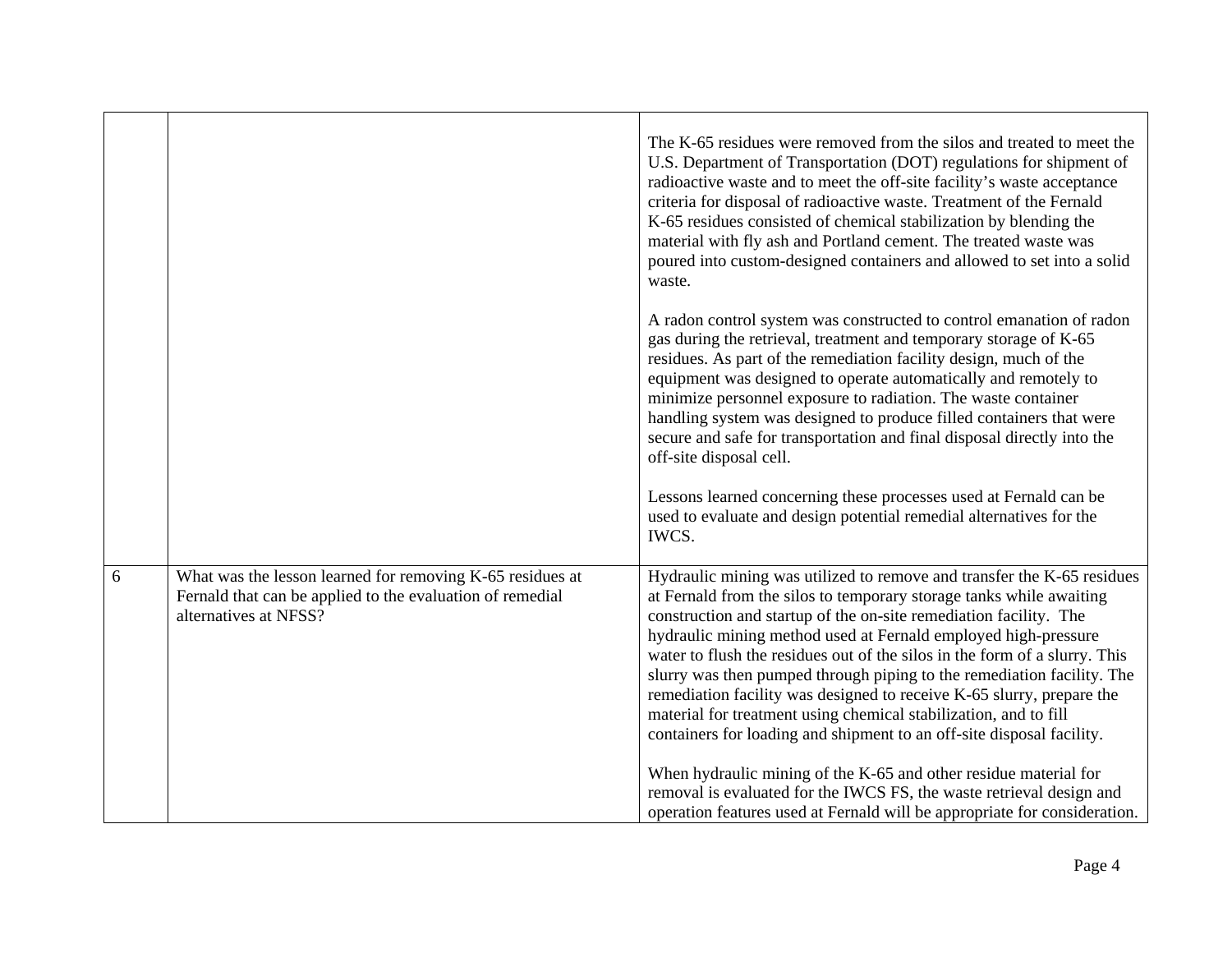|                |                                                                                                                                                                         | This will include both the advantages and disadvantages of the process<br>as proven at Fernald. In any case, the differences in specific conditions<br>would make it necessary to modify the Fernald waste removal design<br>in evaluating remedial alternatives for the NFSS IWCS.                                                                                                                                                                                                                                                                                                                                                                                                                                                                                                                                                                                                                                                                                                                                                                                                                                                                                                                                                                                                                                                                                                                                                                                                                                                                                                                                                    |
|----------------|-------------------------------------------------------------------------------------------------------------------------------------------------------------------------|----------------------------------------------------------------------------------------------------------------------------------------------------------------------------------------------------------------------------------------------------------------------------------------------------------------------------------------------------------------------------------------------------------------------------------------------------------------------------------------------------------------------------------------------------------------------------------------------------------------------------------------------------------------------------------------------------------------------------------------------------------------------------------------------------------------------------------------------------------------------------------------------------------------------------------------------------------------------------------------------------------------------------------------------------------------------------------------------------------------------------------------------------------------------------------------------------------------------------------------------------------------------------------------------------------------------------------------------------------------------------------------------------------------------------------------------------------------------------------------------------------------------------------------------------------------------------------------------------------------------------------------|
| $\overline{7}$ | What were the lessons learned for protecting on-site workers and<br>the community at Fernald that can be applied to the evaluation of<br>remedial alternatives at NFSS? | During remediation efforts at Fernald, construction and operation of a<br>radon control system (RCS) was used to control radon gas emanation<br>during the retrieval, treatment, packaging and storage of K-65 residues.<br>By containing and treating the radon gas, operation of the RCS<br>effectively negated any radon leakage to the environment (including<br>both on-site workers and the public) during the remediation project.<br>Using remote waste handling equipment reduced the need for workers<br>to be in close proximity to the residues and, together with radon gas<br>abatement, reduced the level of personal protective equipment required.<br>These actions resulted in increased worker safety and efficiency as well<br>as protection of the public and environment. Additionally,<br>implementation of an integrated safety management program across all<br>facets of the project helped address some of the significant safety<br>challenges at Fernald, which included multiple demolition and<br>construction project activities and the movement of heavy equipment.<br>Any potential remedial alternative for the NFSS IWCS, especially<br>alternatives that involve activities in or around the residues, will<br>include an integrated safety system for protection of workers, the<br>public, and environment as was designed and conducted at Fernald.<br>The system would be designed specifically for NFSS, but the lessons<br>learned from operation of the Fernald RCS, remote equipment<br>operation, and integration of safety programs would be considered and<br>applied as appropriate. |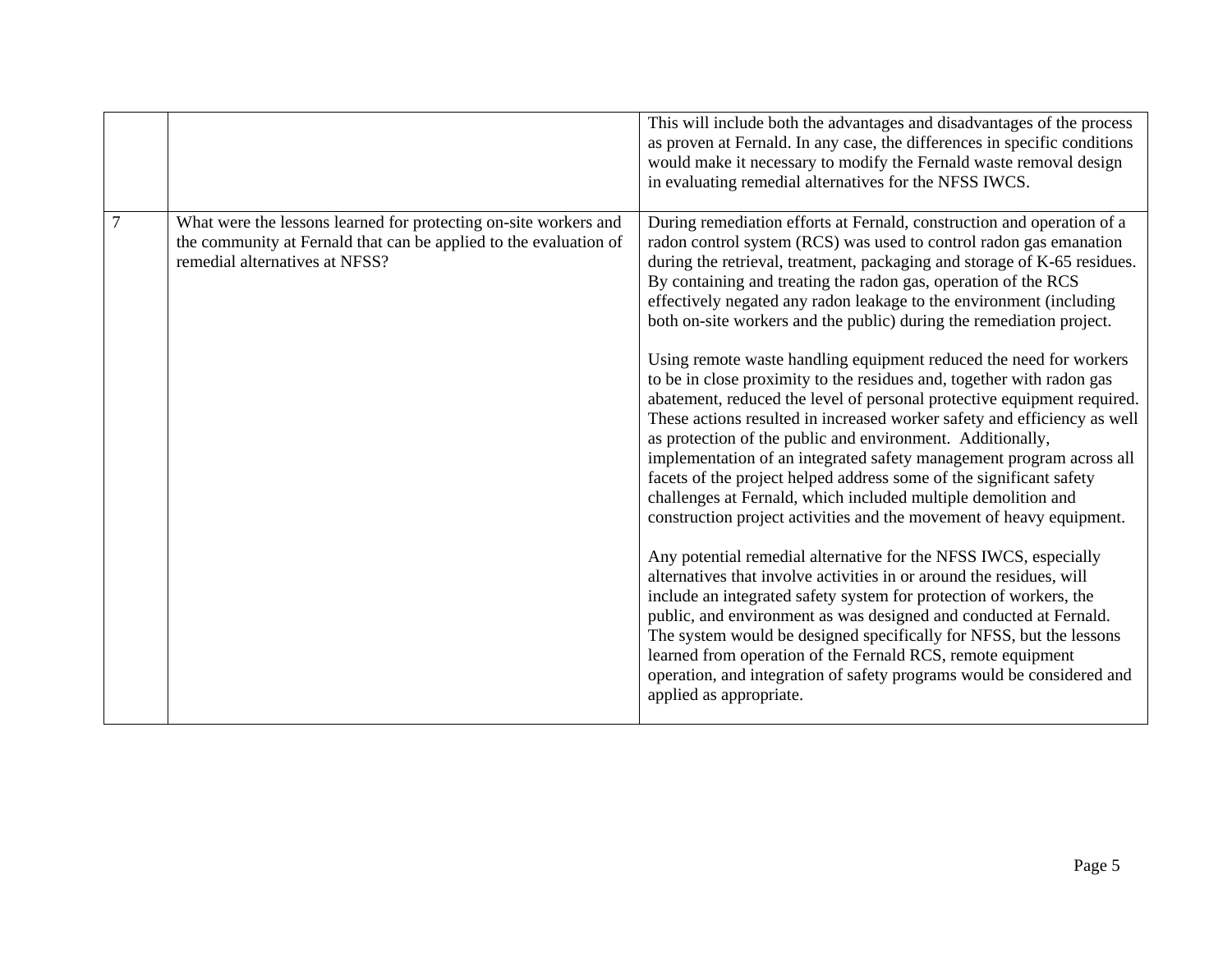| $\overline{8}$ | What are waste classifications?                                               | Waste classification is a process used to group wastes that pose similar<br>risks or hazards to human health and the environment so that they can<br>be appropriately managed with minimal impact to the environment.<br>Waste characterization, which includes the analysis and evaluation of<br>the constituents in a waste or the means by which the waste was<br>generated, determines how a waste is classified. The waste<br>classification ultimately determines the requirements for treatment,<br>storage and disposal according to regulatory criteria established by the<br>Federal or state governments. The classification of a particular waste<br>can limit the facilities that can receive the waste for treatment and/or<br>disposal as well as impose constraints on the type(s) of packaging that<br>may be used to transport and dispose of the waste. The waste<br>classification becomes a primary consideration in evaluation of options<br>for treatment, storage and disposal. |
|----------------|-------------------------------------------------------------------------------|---------------------------------------------------------------------------------------------------------------------------------------------------------------------------------------------------------------------------------------------------------------------------------------------------------------------------------------------------------------------------------------------------------------------------------------------------------------------------------------------------------------------------------------------------------------------------------------------------------------------------------------------------------------------------------------------------------------------------------------------------------------------------------------------------------------------------------------------------------------------------------------------------------------------------------------------------------------------------------------------------------|
| 9              | What waste classifications were used for Fernald wastes?                      | The K-65 residues and the other silo contents stored at the Fernald Site<br>were classified as 11e.(2) byproduct material as defined under the<br>Atomic Energy Act of 1954 for the purpose of disposal. Wastes<br>generated at the Fernald Site from other on-site soil remediation and<br>decontamination and demolition activities were classified as low-level<br>radioactive waste and mixed low-level radioactive waste.                                                                                                                                                                                                                                                                                                                                                                                                                                                                                                                                                                          |
| 10             | What is 11e.(2) byproduct material and what does this<br>classification mean? | 11e.(2) refers to byproduct material as defined in Section 11e.(2) of the<br>Atomic Energy Act of 1954. Under this definition, byproduct material<br>includes the tailings or wastes produced by the extraction or<br>concentration of uranium or thorium from any ore processed primarily<br>for its source material. This classification means that there are specific<br>Federal and state regulations that define the management, handling,<br>and disposition of these materials.                                                                                                                                                                                                                                                                                                                                                                                                                                                                                                                  |
|                |                                                                               | The importance of this classification to the NFSS is that Congress has<br>specified that the ore processing residual materials in the NFSS IWCS<br>are considered 11e.(2) byproduct material for the purpose of disposal.                                                                                                                                                                                                                                                                                                                                                                                                                                                                                                                                                                                                                                                                                                                                                                               |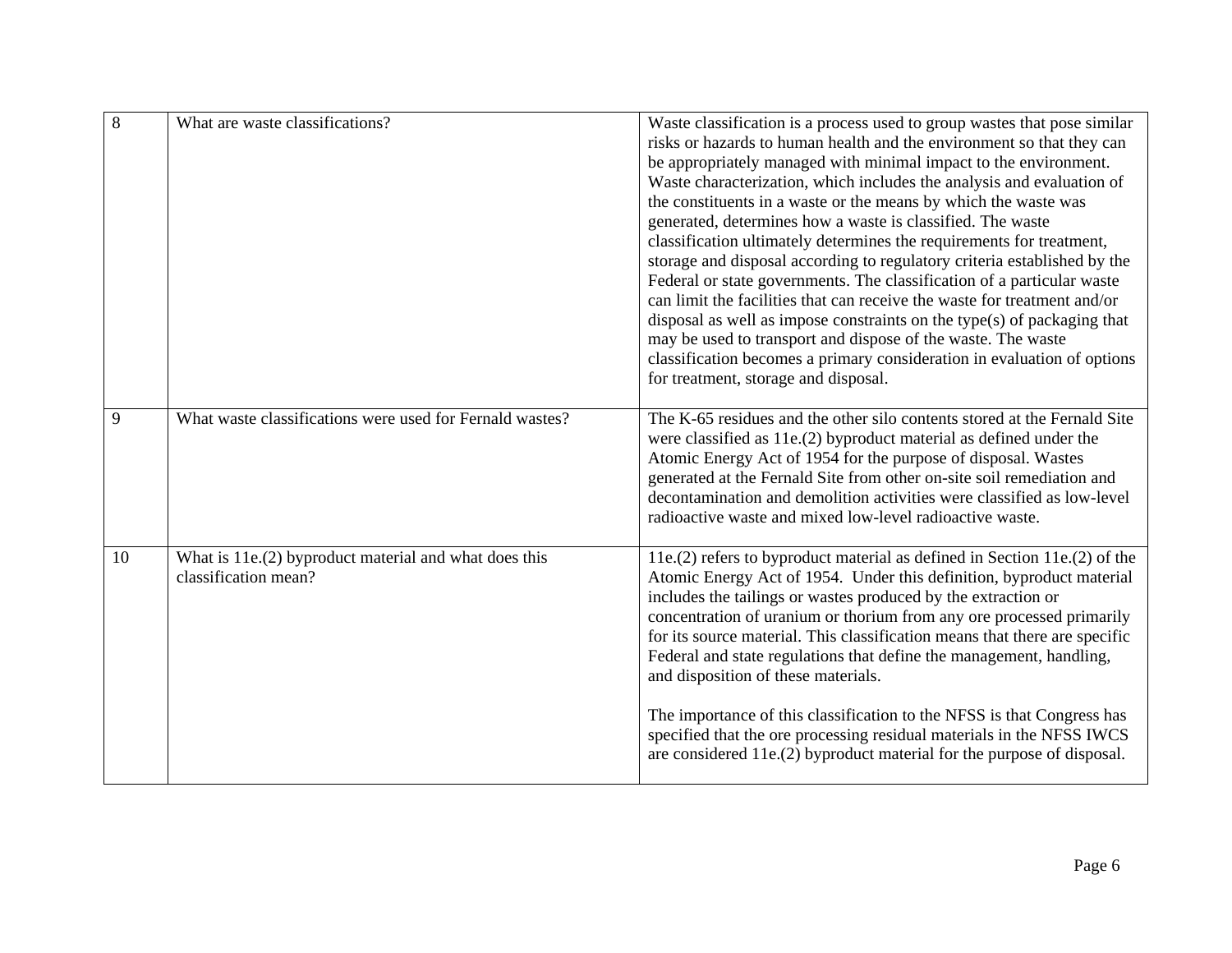| $\overline{11}$ | What are waste acceptance criteria?                                                                                                             | Waste acceptance criteria (WAC) are specific requirements that must<br>be met for a waste to be placed (for treatment, storage and/or disposal)<br>at a licensed facility. WAC control such things as the type of waste<br>accepted, the type of waste container used, the amount of radioactive<br>material in a container, the way a container is packaged and labeled,<br>the contamination levels on the outside of a container, and the physical<br>and chemical form of the waste.                                                                                                                                                                                                                                                                                                                                                                          |
|-----------------|-------------------------------------------------------------------------------------------------------------------------------------------------|-------------------------------------------------------------------------------------------------------------------------------------------------------------------------------------------------------------------------------------------------------------------------------------------------------------------------------------------------------------------------------------------------------------------------------------------------------------------------------------------------------------------------------------------------------------------------------------------------------------------------------------------------------------------------------------------------------------------------------------------------------------------------------------------------------------------------------------------------------------------|
| 12              | What lesson learned regarding disposition of waste can be taken<br>from the Fernald remediation project?                                        | The main lesson learned from the Fernald remediation project<br>regarding disposition of waste is that the K-65 residues can be disposed<br>at an appropriately licensed off-site waste disposal facility. The K-65<br>residues were treated so they could be transported and accepted for<br>off-site disposal. After considering multiple candidate facilities, Waste<br>Control Specialists (WCS), a facility in Texas, was selected as the off-<br>site repository (for temporary storage) of the treated K-65 residues.<br>WCS was eventually issued a license for the disposal of 11e.(2)<br>byproduct material in 2008, thus allowing permanent disposal of the<br>Fernald K-65 waste containers in their byproduct cell.                                                                                                                                  |
| 13              | What was the lesson learned for treating K-65 residues at Fernald<br>that can be applied to the evaluation of remedial alternatives at<br>NFSS? | The key lesson learned regarding treatment of the K-65 residues at<br>Fernald is that the residues can be successfully treated for shipment and<br>disposal at an off-site waste disposal facility. Once the K-65 residues<br>were removed from the silos at Fernald, they were treated to meet the<br>U.S. DOT regulations for shipment of radioactive waste and to meet<br>the off-site facility's WAC for disposal of the radioactive waste.<br>Treatment of the Fernald K-65 residues consisted of chemical<br>stabilization by blending the material with fly ash and Portland cement.<br>The treated waste was placed into custom-designed containers and<br>allowed to set into a solid waste form. A similar method to treat and<br>containerize the K-65 residues could be considered when evaluating<br>potential remedial alternatives in the IWCS FS. |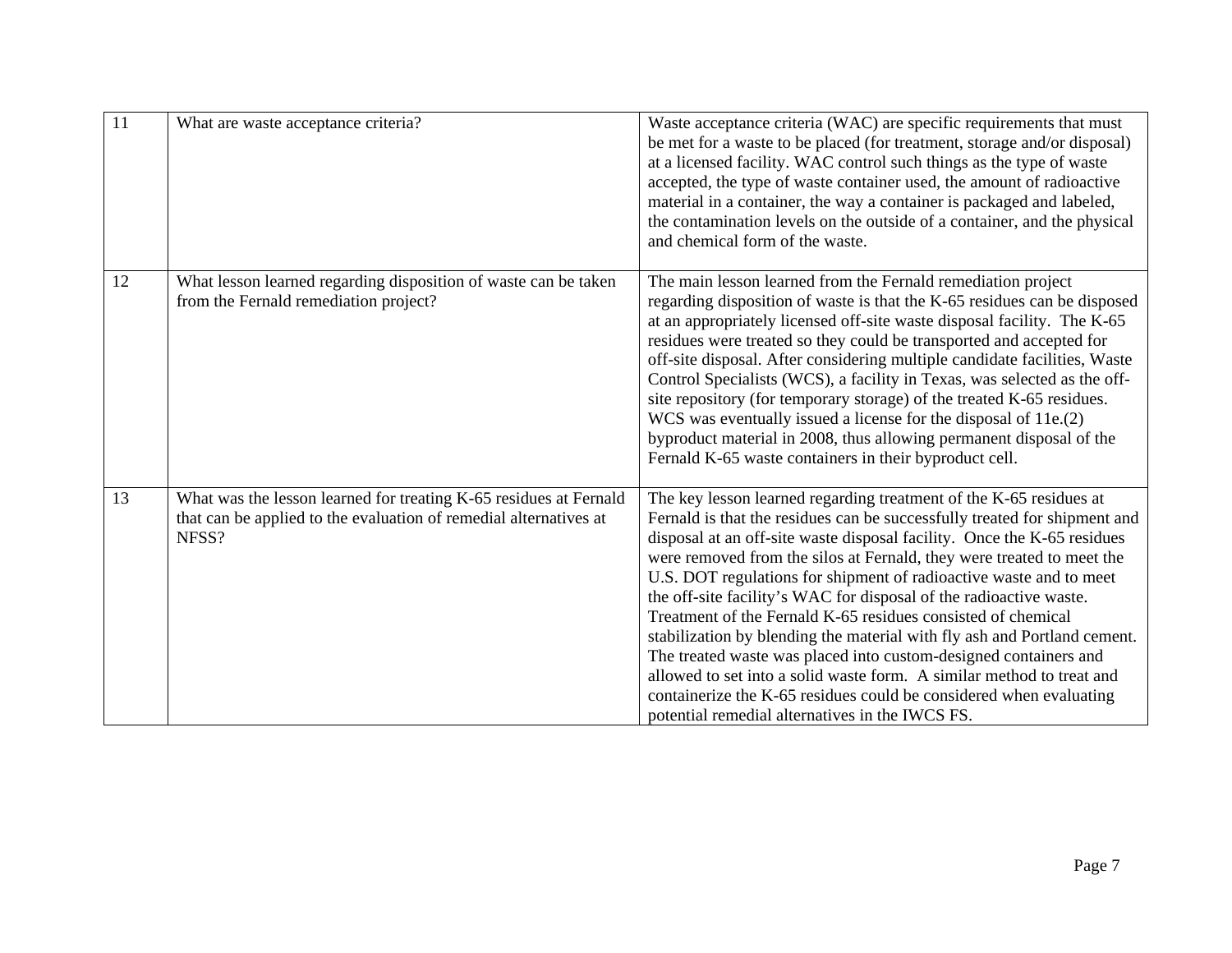| $\overline{14}$ | What was the lesson learned regarding vitrification at Fernald?<br>The vitrification treatment process heats the waste materials to<br>such temperatures that the materials fuse to a glass-like state,<br>which permanently immobilizes the radioactive and non-<br>radioactive metals within the vitrified waste form. | The Corps learned that vitrified wastes are leach-resistant and<br>effectively reduced the radon gas emanation rate from the vitrified<br>K-65 material to acceptable levels.<br>The Corps also learned that vitrification was technically difficult and<br>ultimately a different technology was used called chemical<br>stabilization. Chemical stabilization is a non-thermal treatment process<br>that mixed the K-65 residues with chemical additives such as Portland<br>cement, flyash, or other silicates.<br>While vitrification was ultimately deemed to be not applicable at<br>Fernald due to technical issues, technical advances have improved the<br>technology. As a result, vitrification will be included in the evaluation<br>of potential IWCS remedial technologies in the IWCS FS. |
|-----------------|--------------------------------------------------------------------------------------------------------------------------------------------------------------------------------------------------------------------------------------------------------------------------------------------------------------------------|----------------------------------------------------------------------------------------------------------------------------------------------------------------------------------------------------------------------------------------------------------------------------------------------------------------------------------------------------------------------------------------------------------------------------------------------------------------------------------------------------------------------------------------------------------------------------------------------------------------------------------------------------------------------------------------------------------------------------------------------------------------------------------------------------------|
| 15              | What was the lesson learned for resource recovery from the K-65<br>residues at Fernald?                                                                                                                                                                                                                                  | The Corps learned that for Fernald K-65 material, the reprocessing of<br>silo wastes to recover radiological or inorganic constituents was not<br>feasible due to poor treatability test results involving chemical<br>separation techniques (see Record of Decision for Operable Unit 4,<br>Fernald Environmental Management Project Fernald, Ohio. November<br>1994.).                                                                                                                                                                                                                                                                                                                                                                                                                                 |
| 16              | Can the K-65 residues be reprocessed for use in a nuclear reactor?                                                                                                                                                                                                                                                       | The K-65 residues cannot be reprocessed for use in a nuclear reactor<br>because such reactors use enriched (purified) uranium or plutonium as<br>fuel, which are not present in the K-65 residues.                                                                                                                                                                                                                                                                                                                                                                                                                                                                                                                                                                                                       |
| 17              | What off-site location was used for disposal of K-65 residues<br>from Fernald?                                                                                                                                                                                                                                           | Treated K-65 residues from Fernald were shipped and disposed at<br>WCS, a licensed waste disposal facility in Texas.                                                                                                                                                                                                                                                                                                                                                                                                                                                                                                                                                                                                                                                                                     |
| 18              | How were the K-65 residues transported from Fernald to the<br>off-site disposal facility?                                                                                                                                                                                                                                | Once the K-65 waste containers were filled, cured, sealed, and<br>certified, they were transferred to a flat bed truck and secured. Each<br>truck was capable of handling two containers, in accordance with U.S.<br>DOT requirements.                                                                                                                                                                                                                                                                                                                                                                                                                                                                                                                                                                   |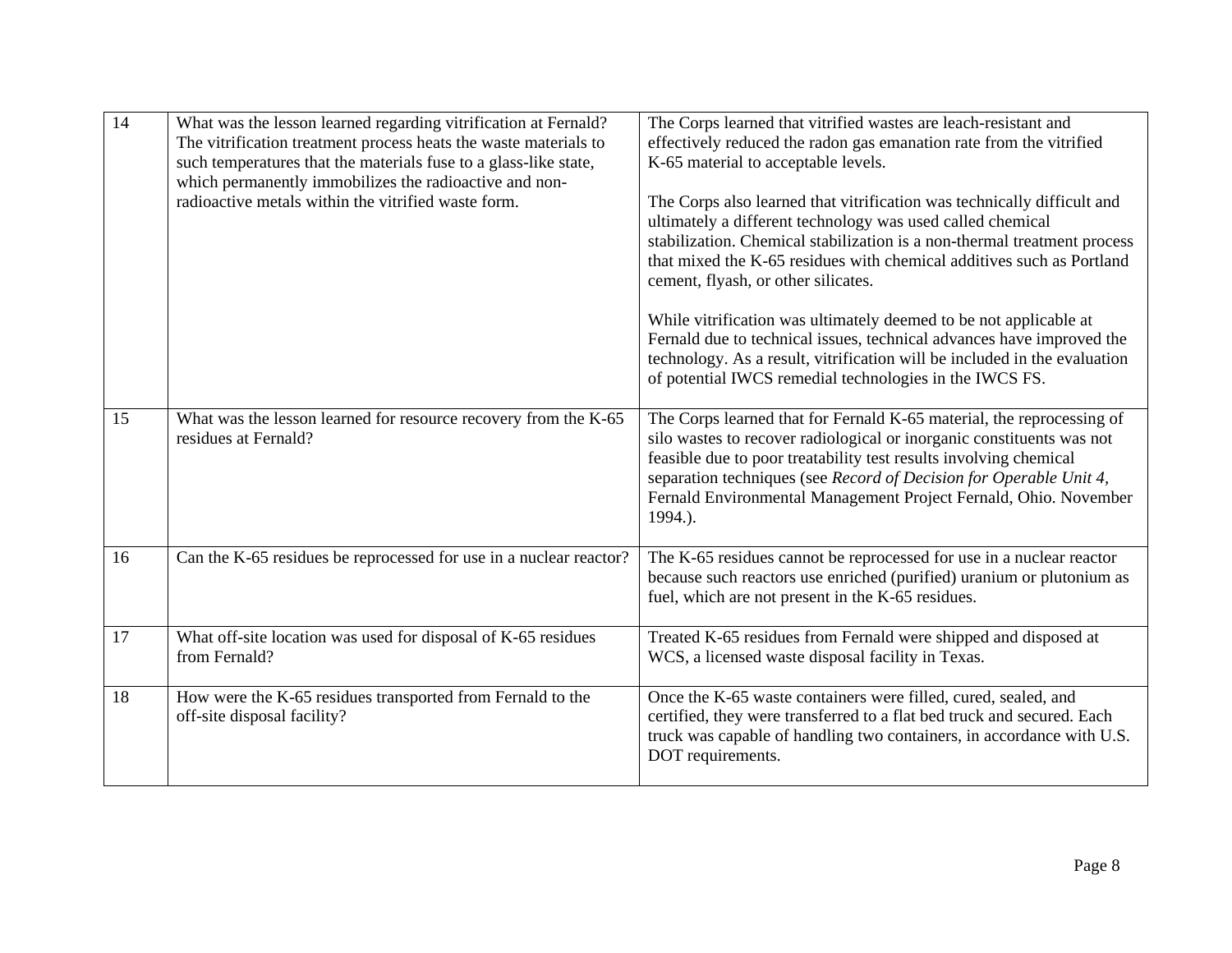| $\overline{19}$ | What kind of shipping containers were used to transport K-65<br>residues from Fernald?                             | K-65 residues from Fernald were packaged for shipment in $\frac{1}{2}$ -inch<br>thick steel cylinders that were 6 foot 3 inches in diameter and 6 foot 7<br>inches high, with a maximum gross weight of approximately 11 tons.<br>The disposal volume of each container was approximately 200 cubic<br>feet. The containers were designed and tested to comply with the U.S.<br>DOT IP-2 package requirements. A total of 3,776 containers were<br>used to ship the Fernald K-65 residues.                                                                                                                                                                                                                                  |
|-----------------|--------------------------------------------------------------------------------------------------------------------|-----------------------------------------------------------------------------------------------------------------------------------------------------------------------------------------------------------------------------------------------------------------------------------------------------------------------------------------------------------------------------------------------------------------------------------------------------------------------------------------------------------------------------------------------------------------------------------------------------------------------------------------------------------------------------------------------------------------------------|
| 20              | Were community concerns about construction traffic and noise<br>considered in the Fernald remediation program?     | Input from the community was sought during the planning and<br>implementation of the Fernald remediation project. A citizens group<br>provided valuable input on various issues that were most critical to the<br>community. Concerns about construction traffic and noise were<br>addressed during regularly planned meetings with community groups.<br>Specific actions taken during any potential remedial activities (such as<br>traffic, noise, etc.) at the NFSS are considered short-term impacts and<br>will be evaluated as part of the effectiveness criteria in the detailed<br>analysis of the FS. The Corps will continue to request feedback from<br>the public as the site moves through the CERCLA process. |
| 21              | How many trucks were used at Fernald to transport K-65 residues<br>from Fernald to the off-site disposal facility? | Nearly 2,000 shipments of treated K-65 residues were made to the off-<br>site waste disposal facility via flat bed truck.                                                                                                                                                                                                                                                                                                                                                                                                                                                                                                                                                                                                   |
| 22              | How long did it take to complete the K-65 residue removal<br>operations at Fernald?                                | The removal and off-site shipment of the K-65 material from Fernald<br>took nearly two years. A brief timeline for the K-65 removal is as<br>follows:<br>September 2004 - Bulk retrieval of the K-65 material from the<br>storage silos was initiated.<br>May 2005 - Treatment and packaging of the Fernald K-65<br>material was initiated.<br>June 2005 - Shipment began for off-site disposal in Texas.<br>May 2006 - The last shipment of the K-65 material left Fernald<br>for off-site disposal.                                                                                                                                                                                                                       |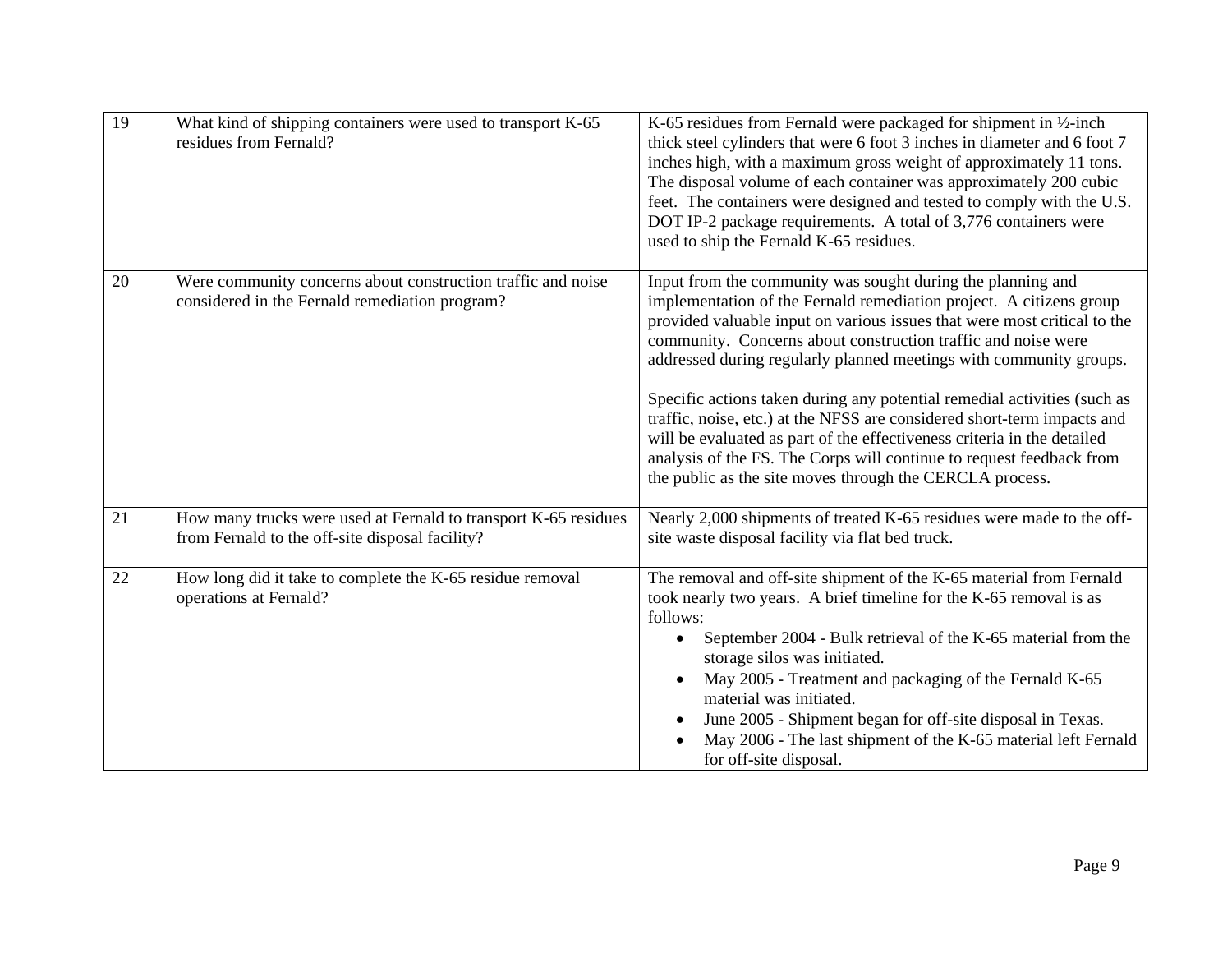| $\overline{23}$ | What types of on-site facilities were required to support the   | The following were the main on-site facilities used to support the       |
|-----------------|-----------------------------------------------------------------|--------------------------------------------------------------------------|
|                 | removal, treatment, and packaging of K-65 residues at Fernald?  | removal, treatment and packaging of the K-65 residues at Fernald:        |
|                 |                                                                 | Radon Control System (RCS) Facility – housed the RCS used<br>$\bullet$   |
|                 |                                                                 | to control and remove radon gas emissions from the K-65                  |
|                 |                                                                 | residues.                                                                |
|                 |                                                                 | Accelerated Waste Retrieval Systems - provided facilities and            |
|                 |                                                                 | equipment for transferring the K-65 residues from the storage            |
|                 |                                                                 | silos to temporary storage tanks while awaiting construction             |
|                 |                                                                 | and startup of the remediation facility and then the transfer            |
|                 |                                                                 | from the temporary storage tanks to the remediation facility.            |
|                 |                                                                 | Transfer Tank Area - allowed for storage of the material in a            |
|                 |                                                                 | safer configuration than the storage silos while remediation by          |
|                 |                                                                 | the selected treatment alternative was put in place                      |
|                 |                                                                 | Wastewater Treatment Processing Facility - removed excess                |
|                 |                                                                 | total solids, lead, and radium from the process water before it          |
|                 |                                                                 | was discharged safely to the environment.                                |
|                 |                                                                 | Waste Treatment and Packaging Remediation Facility -                     |
|                 |                                                                 | designed and constructed to accept the K-65 residues in slurry           |
|                 |                                                                 | form as they were transferred from the temporary storage tanks           |
|                 |                                                                 | via the waste retrieval system. The waste was then treated and           |
|                 |                                                                 | processed into final form and loaded into the final waste                |
|                 |                                                                 | containers, which were placed on the transport trailers and              |
|                 |                                                                 | readied for shipment to an off-site disposal facility.                   |
| 24              | What are the potential off-site facilities for disposal of NFSS | Comparison of the known characteristics of the IWCS waste streams to     |
|                 | IWCS wastes and where are the facilities located?               | the WAC for potential waste disposal facilities led to identification of |
|                 |                                                                 | the following viable waste disposal facilities for NFSS wastes:          |
|                 |                                                                 | EnergySolutions (Utah);                                                  |
|                 |                                                                 | U.S. Ecology (Idaho);                                                    |
|                 |                                                                 | Waste Control Specialists (Texas);                                       |
|                 |                                                                 | Wayne Disposal, Inc. (Michigan); and                                     |
|                 |                                                                 | Nevada National Security Site (Nevada).<br>$\bullet$                     |
|                 |                                                                 |                                                                          |
|                 |                                                                 | The WAC used for identifying viable facilities included physical waste   |
|                 |                                                                 | forms (i.e. solid, liquid, etc.), radionuclide-specific concentration    |
|                 |                                                                 | limits, waste shipping container types, and transportation modes.        |
|                 |                                                                 |                                                                          |